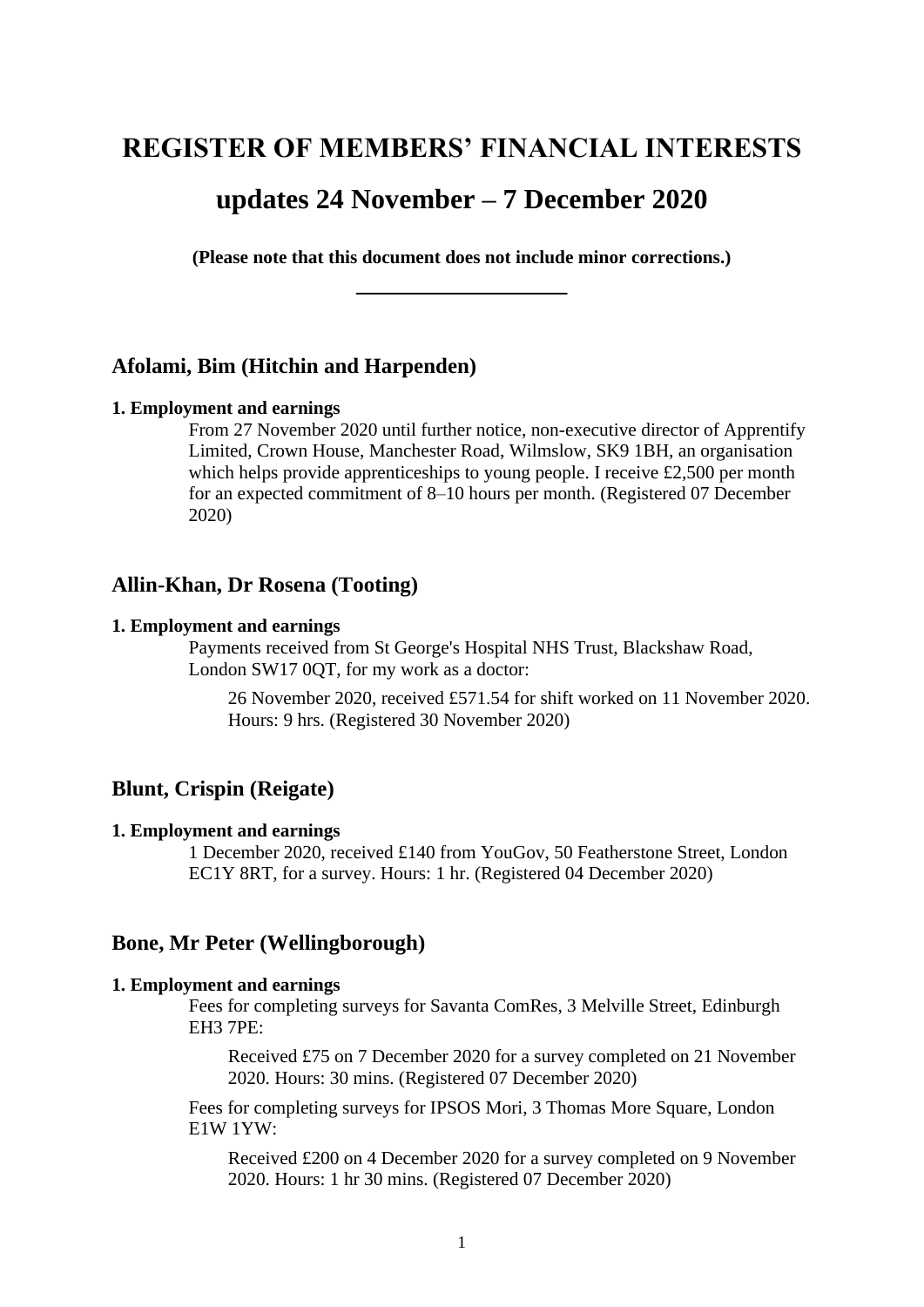# **Brabin, Tracy (Batley and Spen)**

#### **1. Employment and earnings**

Payments from Savanta ComRes, The Woolyard, 54 Bermondsey Street, London SE1 3UD, for completing surveys. All fees paid direct to charity:

17 November 2020, payment of £75. Hours: approx. 1 hr. (Registered 07 December 2020)

Payments from YouGov, 50 Featherstone St, London EC1Y 8RT, for opinion surveys. All fees paid direct to charity:

30 November 2020, payment of £140. Hours: 30 mins. (Registered 07 December 2020)

### **Brine, Steve (Winchester)**

#### **1. Employment and earnings**

Payments from YouGov, 50 Featherstone Street, London EC1Y 8RT, for surveys:

Payment of £60 expected for a survey completed 4 November 2020. Hours: 15 mins. (Registered 25 November 2020)

Payments received from Savanta ComRes, The Woolyard, 54 Bermondsey Street, London SE1 3UD, for surveys:

Payment of £75 expected for a survey completed 16 November 2020. Hours: 20 mins. (Registered 25 November 2020)

Payments from Ipsos MORI, 3 Thomas More Square, London E1W 1YW, for surveys: (Registered 17 August 2020)

Payment of £200 expected for a survey completed 19 November 2020. Hours: 1 hr. (Registered 25 November 2020)

### **Bristow, Paul (Peterborough)**

#### **1. Employment and earnings**

Payments from Invest in Education, 85 Great Portland Street, First Floor, London W<sub>1</sub>W 7LT, for speaking and participating in workshops on politics:

24 November 2020, received £500. Hours: 8 hrs. (Registered 30 November 2020)

### **10. Family members engaged in lobbying the public sector on behalf of a third party or client**

My spouse, Sara Bristow, is a Director of Healthcomms Consulting Ltd (previously PB Political Consulting Ltd); a public relations consultancy. (Registered 09 January 2020; updated 30 November 2020)

My spouse, Sara Bristow, is a Director of Politicomms Consulting Ltd; a public relations consultancy. (Registered 30 November 2020)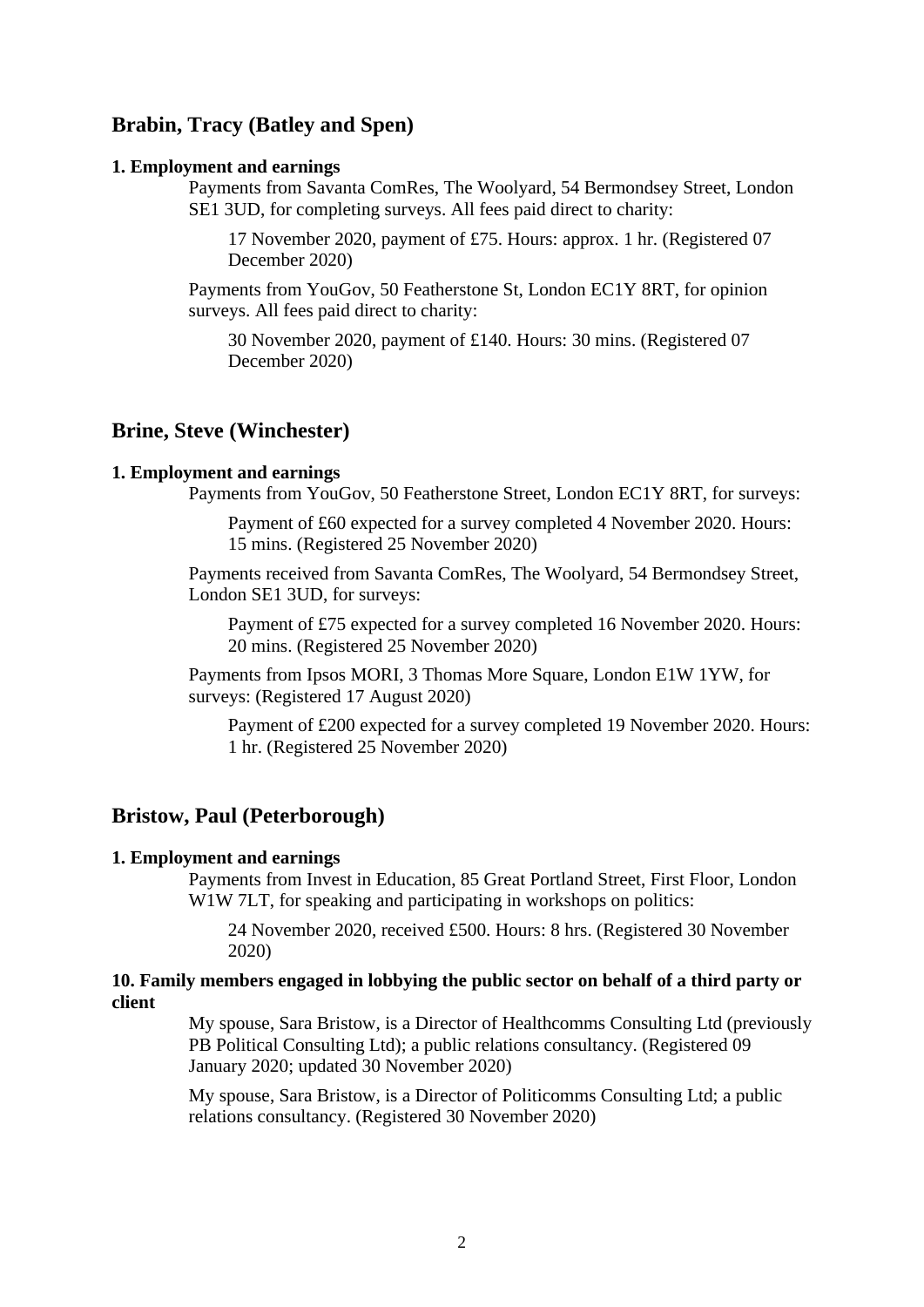# **Bruce, Fiona (Congleton)**

### **1. Employment and earnings**

Fiona Bruce and Co LLP; solicitors practice. Address: Justice House, 3 Grappenhall Rd, Stockton Heath, Warrington WA4 2AH. Consultancy fees received:

31 October 2020, received £5,000. Hours: 7 hrs. (Registered 26 November 2020)

### **Bryant, Chris (Rhondda)**

### **1. Employment and earnings**

Payments received via United Agents, 12-26 Lexington Street, London W1F 0LE:

4 December 2020, received £2,666 from W F Howes Ltd, Unit 5, St George's House, Rearsby Business Park, Gaddesby Lane, Rearsby, LE7 4YH, for audiobook rights to my book. Hours: no additional hours. (Registered 04 December 2020)

# **Cameron, Dr Lisa (East Kilbride, Strathaven and Lesmahagow)**

#### **8. Miscellaneous**

From 19 October 2020, Trustee of the Mary Cameron Foundation that works to support projects, groups and charities across Lanarkshire. (Registered 03 December 2020)

From 6 December 2020, Advisory Board member for the World Health Organisation Rapid Assistive Technology Assessment (rATA) designed to gather information about the met and unmet needs for assistive technology. This role is unremunerated. (Registered 07 December 2020)

### **Carter, Andy (Warrington South)**

### **1. Employment and earnings**

Director of Shoebridge (2006) Ltd, an import agency. Address: the Old Rectory, Main Street, Leicester LE3 8DG. I receive no salary for this role. Until 3 December 2020 I had a company car with an annual value of approx. of £6,000 and received health insurance cover with an annual value of approx. £600. Hours: 4 hrs a month from 3 December 2020. (Registered 11 January 2020; updated 03 December 2020)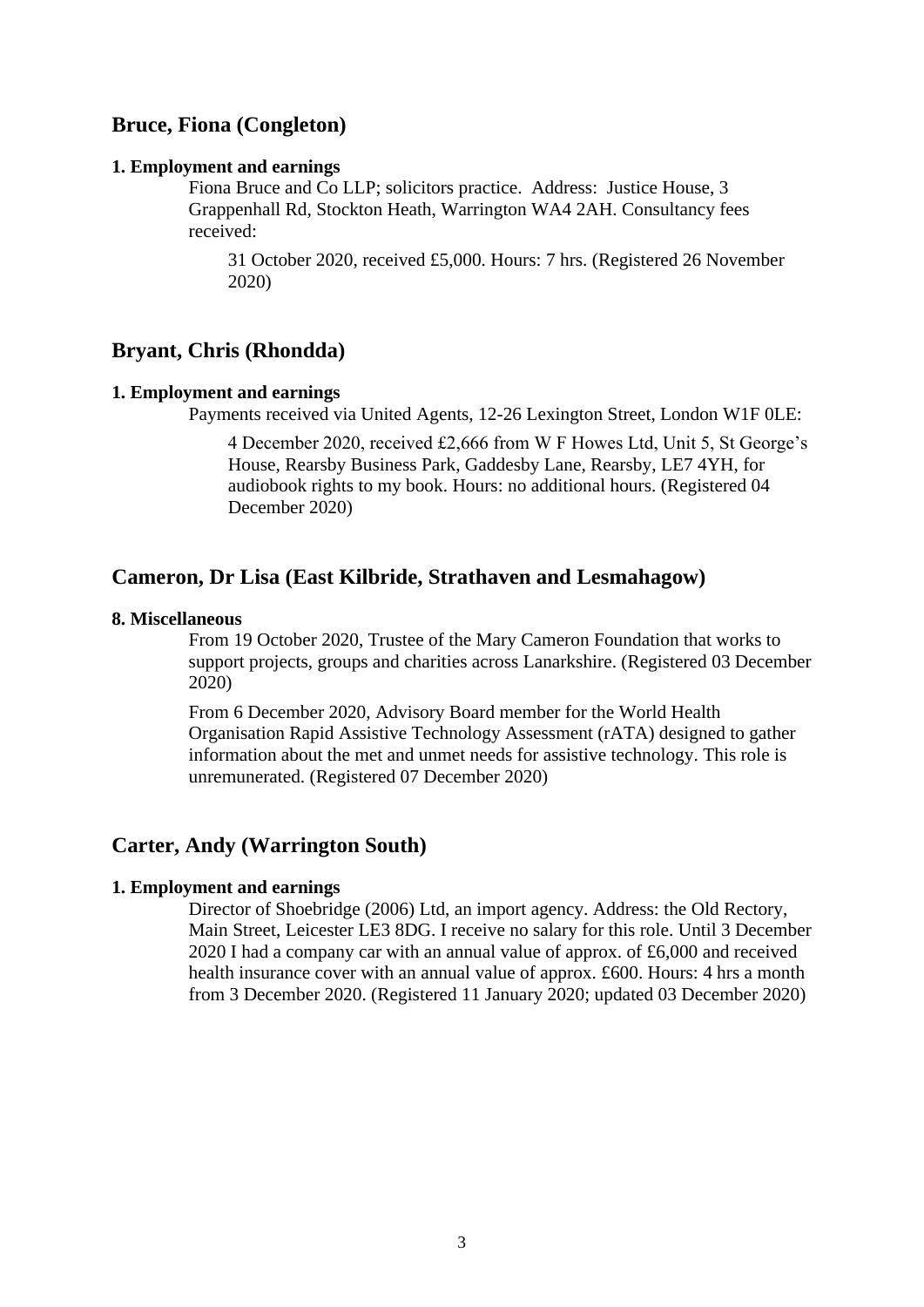# **Cherry, Joanna (Edinburgh South West)**

#### **1. Employment and earnings**

From 3 September 2020 until further notice, weekly column for the National. I will receive £150 for each column from Newsquest Ltd, Loudwater Mill, Station Road, High Wycombe HP10 9TY. First payment expected on 1 December 2020. Hours: approx. 4 hrs a week. Payments for previous columns are listed below. (Registered 18 November 2020)

26 May 2020, received £450 for three columns. Hours: approx. 12 hrs. (Registered 24 November 2020)

### **Cummins, Judith (Bradford South)**

### **1. Employment and earnings**

Payments from YouGov, 50 Featherstone Street, London EC1Y 8RT, for surveys:

Payment of £60 expected for a survey on 20 November 2020. Hours: 15 mins. (Registered 27 November 2020)

Payment of £100 expected for a survey on 26 November 2020. Hours: 20 mins. (Registered 27 November 2020)

### **Davies, Dr James (Vale of Clwyd)**

#### **1. Employment and earnings**

Payments from Laurel Bank Surgery, Old Hall St, Malpas SY14 8PS, for NHS GP work:

25 November 2020, received £500. Hours: 9 hrs. (Registered 30 November 2020)

Payments from Betsi Cadwaladr University Health Board, for NHS GP work at Panton Surgery Halkyn Rd, Holywell CH8 7TZ:

23 November 2020, received £600. Hours: 8 hrs. (Registered 30 November 2020)

Payments from Cheshire and Wirral Partnership NHS Foundation Trust, Liverpool Road, Chester CH2 1BQ, for out of hours NHS GP work at Ellesmere Port Hospital, 114 Chester Road, Ellesmere Port CH65 6SG:

27 October 2020, received £69.47 (pay uplift backdated to April). Hours: no additional hours. (Registered 30 November 2020)

27 November 2020, received £262.14. Hours: 3 hrs. (Registered 30 November 2020)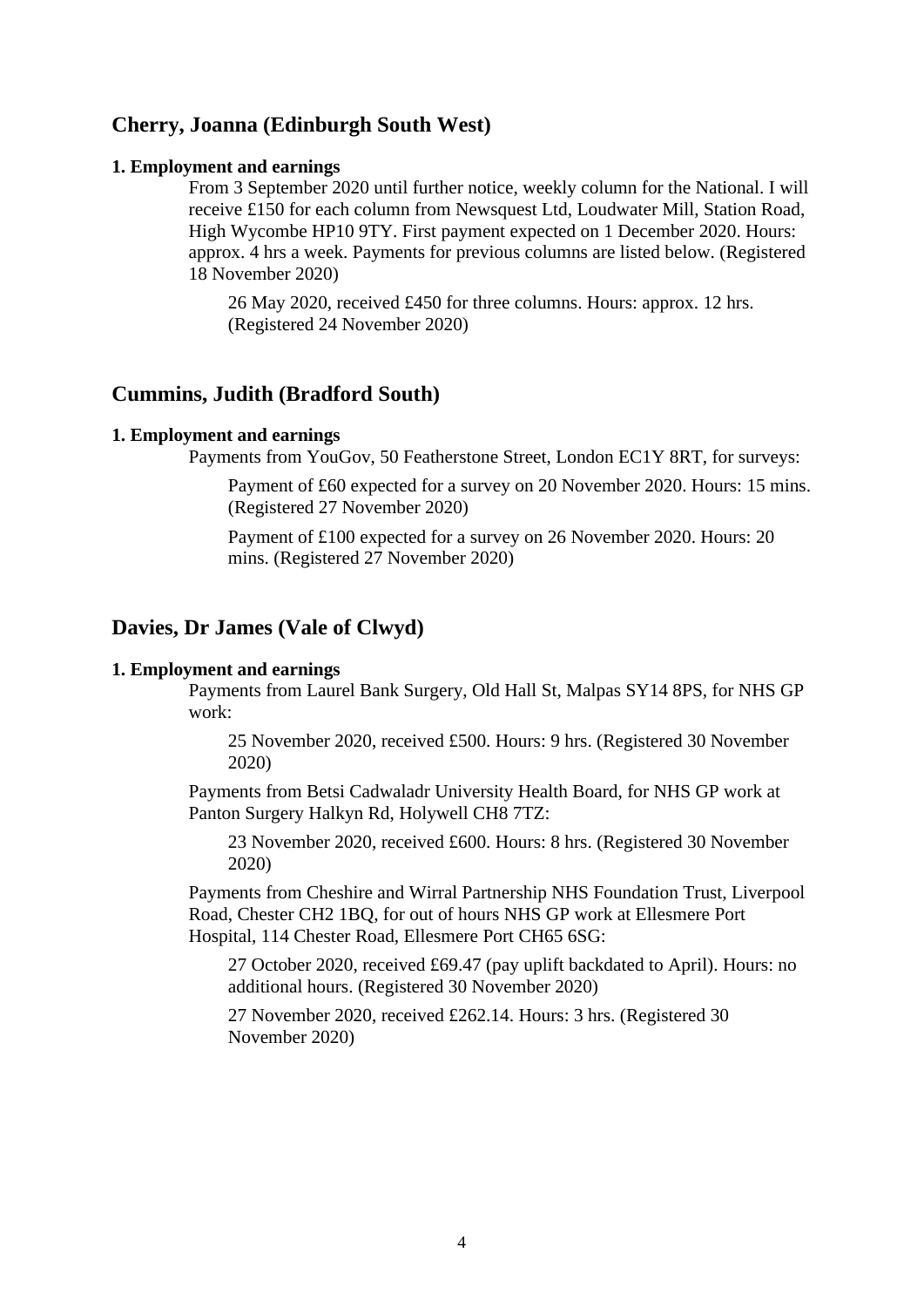# **Davies-Jones, Alex (Pontypridd)**

### **1. Employment and earnings**

Payments from YouGov, 50 Featherstone Street, London EC1Y 8RT, for opinion surveys:

25 November 2020, payment of £60. Hours: 30 mins. (Registered 25 November 2020)

1 December 2020, payment of £100. Hours: 30 mins. (Registered 01 December 2020)

## **Davison, Dehenna (Bishop Auckland)**

#### **1. Employment and earnings**

25 November 2020, received £500 from News UK & Ireland Ltd, P.O. Box 151, Peterborough PE7 8YT, for an article published in the Sun. Hours: 2 hrs. (Registered 27 November 2020)

# **Djanogly, Mr Jonathan (Huntingdon)**

### **1. Employment and earnings**

I am chairman of Pembroke VCT plc, a venture capital trust, of 3 Cadogan Gate, London SW1X 0AS. From 10 November 2020 I receive £30,000 every year for approx. 32 hours' work, until further notice. (Registered 3 June 2015; updated 01 December 2020)

### **7. (i) Shareholdings: over 15% of issued share capital**

Minority share in the Djanogly Family LLP, 70 Gracechurch Street London EC3V 0XL a limited liability underwriting member of Lloyds. From 26 October 2010 to 1 January 2019 this was administered as part of the blind trust listed under the Miscellaneous heading. (Registered 12 October 2020)

### **8. Miscellaneous**

On 26 October 2010 I transferred to a blind trust my woodland in Dumfriesshire and my registrable shareholdings. (Registered 23 September 2011; updated 12 October 2020)

# **Duncan Smith, Sir Iain (Chingford and Woodford Green)**

## **1. Employment and earnings**

Payments for articles in the Sun Newspaper, from News UK and Ireland, 1 London Bridge Street, London SE1 9GF:

25 November 2020, received £500 for an article published on 18 October 2020. Hours: 4 hrs. (Registered 07 December 2020)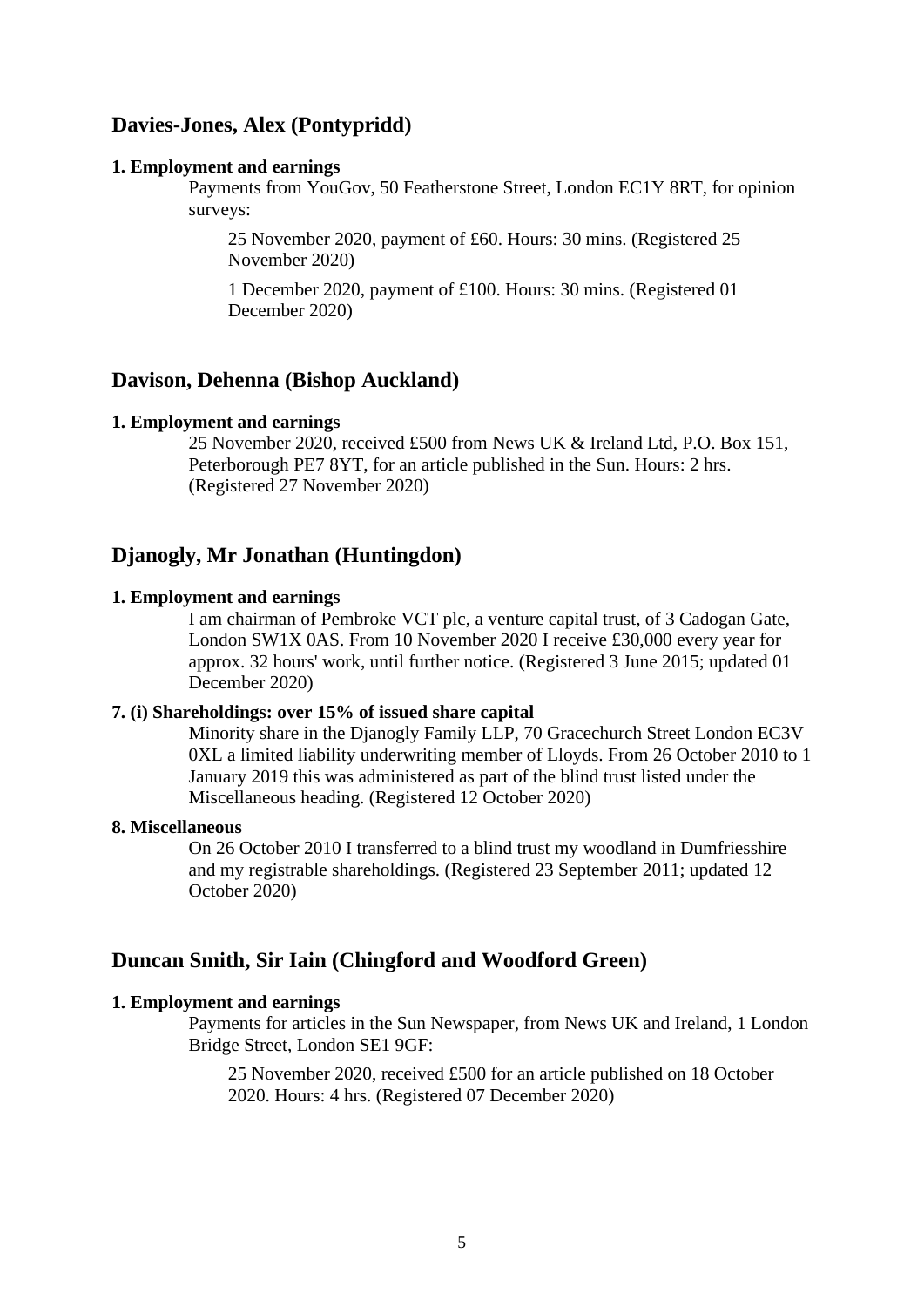Payments for articles in the Daily and Sunday Mail, 2 Derry Street, London W8  $5TT$ :

12 November 2020, received £400 for an article published on 2 November 2020. Hours: 4 hrs. (Registered 26 November 2020)

3 December 2020, received £500 for an article published on 22 November 2020. Hours: 4 hrs. (Registered 07 December 2020)

Payments for articles in the Daily Telegraph and Sunday Telegraph, 111 Buckingham Palace Rd, London SW1W 0DT:

18 November 2020, received £250 for an article published on 23 October 2020. Hours: 4 hrs. (Registered 26 November 2020)

18 November 2020, received £250 for an article published on 30 October 2020. Hours: 4 hrs. (Registered 26 November 2020)

18 November 2020, received £250 for an article published on 1 November 2020. Hours: 4 hrs. (Registered 26 November 2020)

18 November 2020, received £250 for an article published on 7 November 2020. Hours: 4 hrs. (Registered 26 November 2020)

### **Fletcher, Nick (Don Valley)**

### **6. Land and property portfolio: (i) value over £100,000 and/or (ii) giving rental income of over £10,000 a year**

Until 27 October 2020, one commercial property in South Yorkshire, held as part of a self invested personal pension: (i) and (ii). (Registered 09 January 2020; updated 02 December 2020)

### **Halfon, Robert (Harlow)**

# **2. (a) Support linked to an MP but received by a local party organisation or indirectly via a central party organisation**

Name of donor: John Fearon Address of donor: private Amount of donation or nature and value if donation in kind: £5,000 to my local association's fighting fund Donor status: individual (Registered 24 November 2020)

### **Hanvey, Neale (Kirkcaldy and Cowdenbeath)**

### **1. Employment and earnings**

Payments from YouGov, 50 Featherstone Street, London EC1Y 8RT, for completing surveys:

28 October 2020, received £100 for a survey. Hours: 1 hr. (Registered 24 November 2020)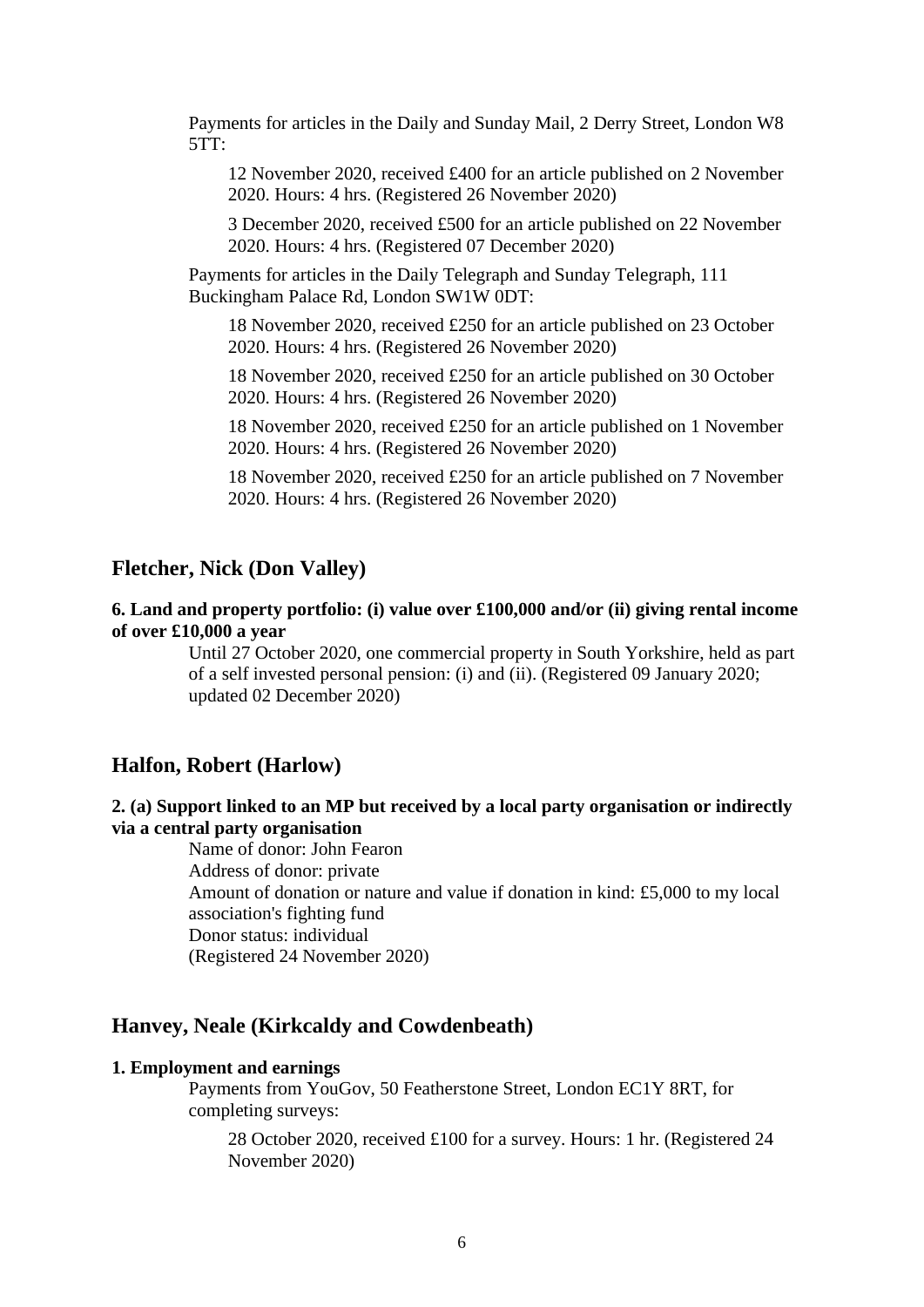# **Hudson, Dr Neil (Penrith and The Border)**

### **1. Employment and earnings**

Payment of £200 expected from Ipsos MORI, 3 Thomas More Square, London E1W 1YW, for a survey completed on 30 November 2020. Hours: 1 hr. (Registered 02 December 2020)

# **Jarvis, Dan (Barnsley Central)**

### **1. Employment and earnings**

Payments from Savanta ComRes, 4 Millbank, London SW1P 3JA. Unless otherwise stated, these payments help meet the costs of my office and support my work as a Member of Parliament.

£75 received on 26 November 2020 for completion of a survey on 16 November 2020. Hours: 15 mins. (Registered 26 November 2020)

Payments from Ipsos MORI, Piccadilly House, 49 Piccadilly, Manchester M1 2AP. Unless otherwise stated, these payments help meet the costs of my office and support my work as a Member of Parliament.

£200 received on 7 December 2020 for completion of a survey on 27 November 2020. Hours: 1 hr. (Registered 07 December 2020)

4 November 2020, received £180 from The University of Sheffield, Firth Court, Western Bank, Sheffield S10 2TN, for participation in a literary festival on 31 October 2020. Hours: 4 hrs including preparation. (Registered 10 November 2020; updated 03 December 2020)

### **8. Miscellaneous**

From 2 November 2020 to 2 November 2021, Vice President (unpaid) of the Local Government Association for 2020/2021. (Registered 02 December 2020)

# **Javid, Sajid (Bromsgrove)**

### **1. Employment and earnings**

From 22 October 2020 until further notice, Adviser to C3.ai (enterprise AI software provider), 1300 Seaport Boulevard, Redwood City, California, CA 94063. For providing advice on the global economy, geo-politics and market opportunities, I expect to receive £151,835 per annum, paid monthly, plus an option for 4,000 shares per month (common stock). Hours: 80-96 hrs annually (10- 12 days a year). I consulted ACoBA about this appointment. (Registered 10 November 2020; updated 07 December 2020)

Payment of £20,000 expected from Muzinich & Co (investment firm), 8 Hanover St, London W1S 1YQ, for an online speech to clients of the company on 24 November 2020. Hours: 2 hrs (including preparation time). (Registered 07 December 2020)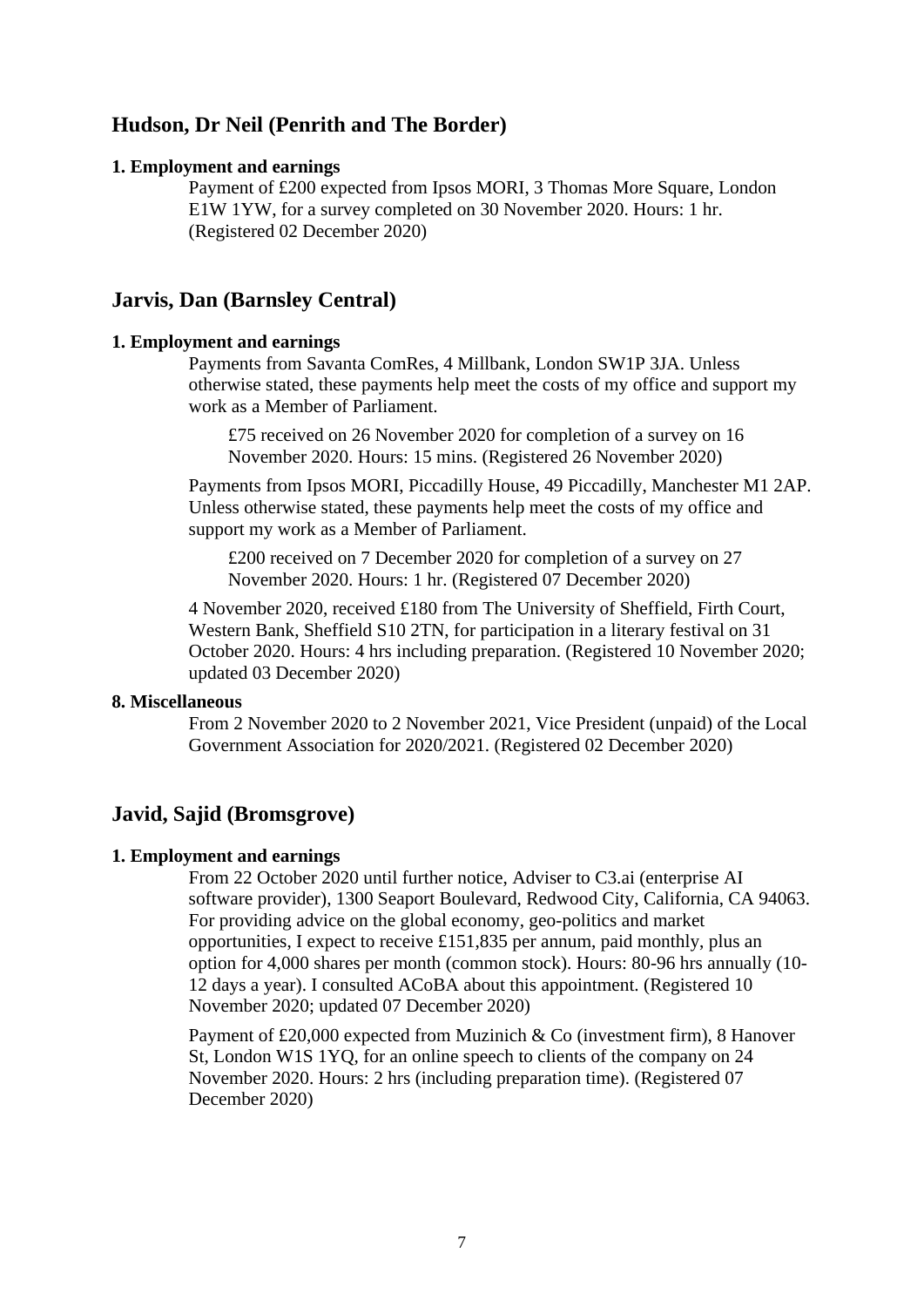# **Knight, Sir Greg (East Yorkshire)**

# **6. Land and property portfolio: (i) value over £100,000 and/or (ii) giving rental income of over £10,000 a year**

Residential property in London: (i) and, until 20 November 2020, (ii). (Registered 13 February 2013; updated 02 December 2020)

# **Lammy, Mr David (Tottenham)**

### **1. Employment and earnings**

Payments received via The Speaking Office, 25-27 Horsell Road, Highbury & Islington, London N5 1XL, for speaking engagements:

16 November 2020, received £2,050 from the Finsbury Group Ltd, The Adelphi 1-11, John Adam Street, London WC2N 6HT, for a panel discussion for UK Black History Month on 16 October 2020. Hours: 2.5 hrs including preparation time. (Registered 04 December 2020)

16 November 2020, received £1,640 from Speakers Corner, Unit 31 Highbury Studios, 10 Hornsey Street, London N7 8EL, for a keynote speech followed by Q&A for VM Ware Employee Celebration of Black History Month on 8 October 2020. Hours: 2.5 hrs including preparation. (Registered 04 December 2020)

29 October 2020, received £1,435 from Blackstone, 345 Park Avenue, New York, NY10154, US, via JLA, 14 Berners Street, London W1T 3LJ, for a Q&A for Blackstone Diversity Network on 18 September 2020. Hours: 3 hrs including preparation time. (Registered 07 December 2020)

16 November 2020, received £1,640 from the Royal Bank of Canada, Riverbank House, 2 Swan Lane, London EC4R 3BF, via JLA, 14 Berners Street, London W1T 3LJ, for a speaking event with Q&A as part of a Black History Month celebration on 7 October 2020. Hours: 2.5 hrs including preparation. (Registered 07 December 2020)

### **Lewer, Andrew (Northampton South)**

#### **1. Employment and earnings**

Payments from Savanta ComRes, 3 Melville Street, Edinburgh EH37PE, for surveys:

7 December 2020, received £75. Hours: 30 mins. (Registered 07 December 2020)

#### **8. Miscellaneous**

From 17 June 2020, a member of Northampton Forward (town board). This is an unpaid role. (Registered 27 November 2020)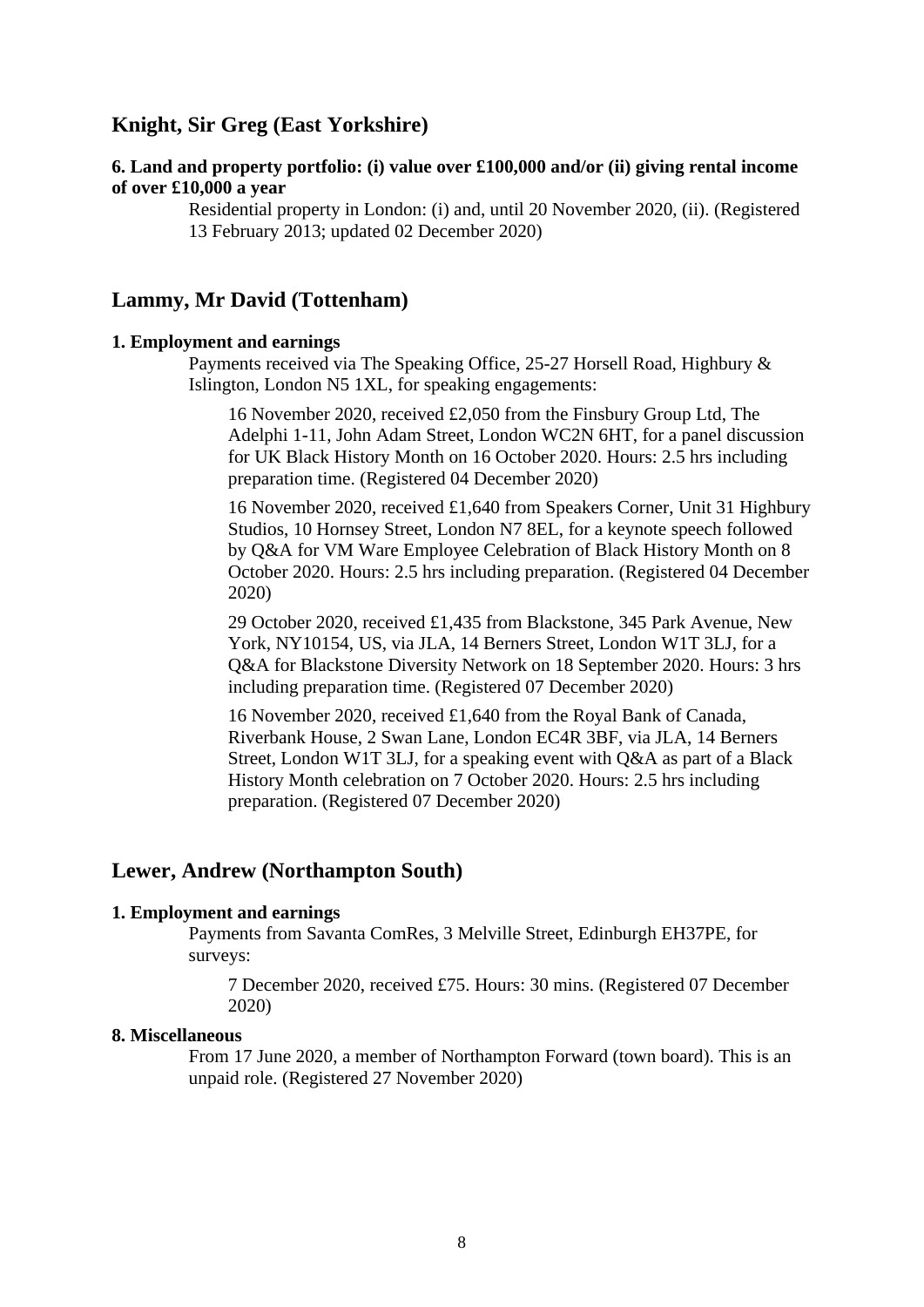## **Madders, Justin (Ellesmere Port and Neston)**

#### **8. Miscellaneous**

From 26 November 2020, Trustee of Ellesmere Port and Neston Helping Hands, a charity which aims to provide poverty relief and support to residents in my constituency. This is an unpaid role. (Registered 04 December 2020)

# **McCarthy, Kerry (Bristol East)**

### **1. Employment and earnings**

Payments from Savanta ComRes, 4 Millbank, London SW1P 3JA, for opinion research:

28 October 2020, payment of £75 for a survey completed on 15 September 2020. Hours: 30 mins. (Registered 25 November 2020)

Payments from YouGov, 50 Featherstone Street, London EC1Y 8RT, for opinion research:

28 October 2020, payment of £100 for a survey completed on 11 September 2020. Hours: 40 mins. (Registered 25 November 2020)

### **Miller, Mrs Maria (Basingstoke)**

### **8. Miscellaneous**

From 5 November 2020, member of the Board of Governors of the Westminster Foundation for Democracy (unremunerated). (Registered 01 December 2020)

# **Moran, Layla (Oxford West and Abingdon)**

### **2. (a) Support linked to an MP but received by a local party organisation or indirectly via a central party organisation**

Name of donor: Robert Laurence Address of donor: private Amount of donation or nature and value if donation in kind: £2,500 Donor status: individual (Registered 10 January 2020; updated 20 November 2020)

# **Morris, Anne Marie (Newton Abbot)**

### **6. Land and property portfolio: (i) value over £100,000 and/or (ii) giving rental income of over £10,000 a year**

Until 17 September 2020, a flat in London: (i) and (ii). (Registered 15 July 2014; updated 01 December 2020)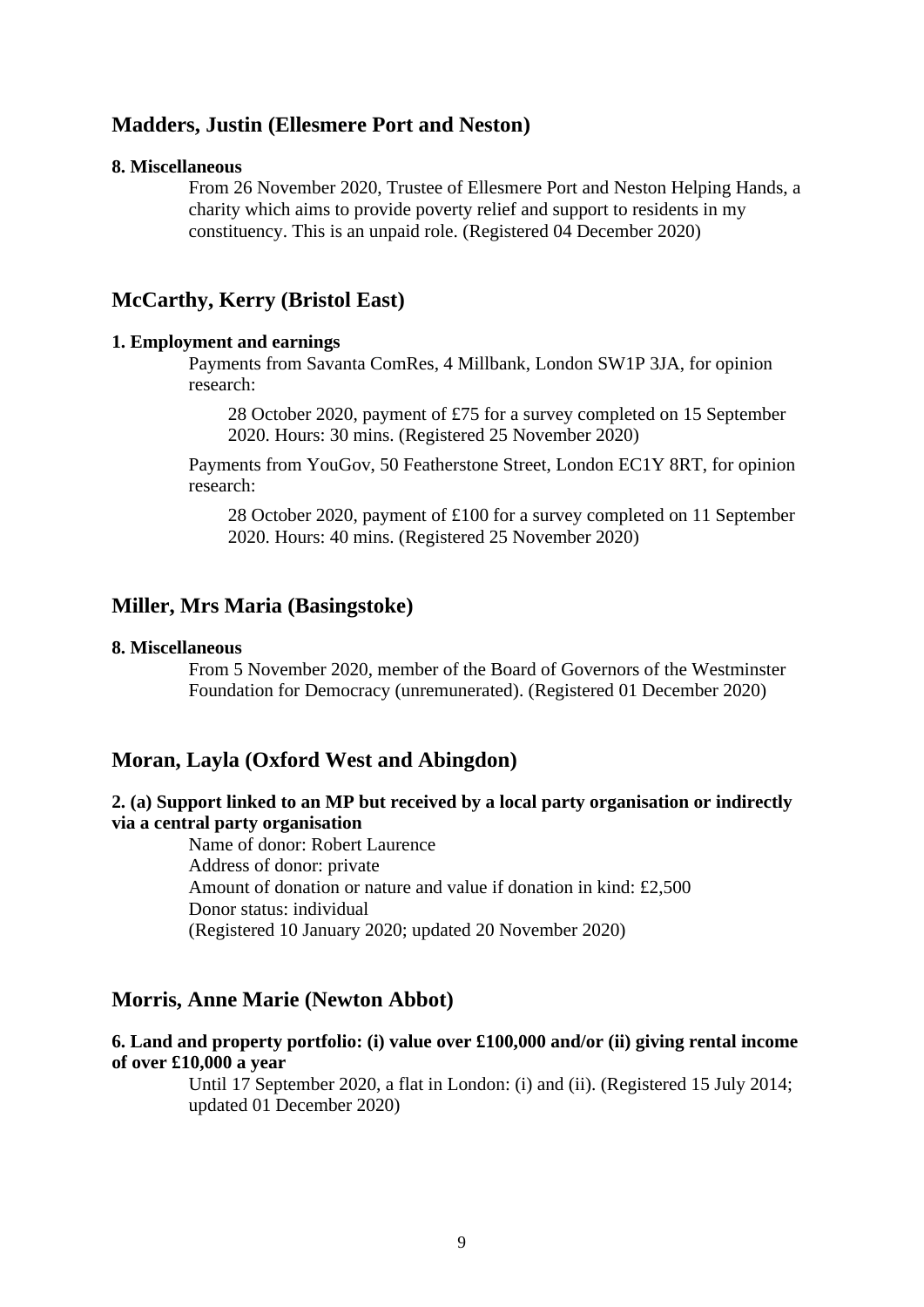# **Morris, Grahame (Easington)**

### **2. (b) Any other support not included in Category 2(a)**

Name of donor: National Union of Journalists (NUJ) Address of donor: 72 Acton Street, London WC1X 9NB Amount of donation or nature and value if donation in kind: the administration and coordination of the NUJ Parliamentary Group of which I am the Chair, provided by Solidarity Consulting Ltd between 25 November 2020 and 24 November 2021, value £17,460 Date received: 25 November 2020 - 24 November 2021 Date accepted: 25 November 2020 Donor status: trade union (Registered 26 November 2020)

# **Owatemi, Taiwo (Coventry North West)**

### **1. Employment and earnings**

24 April 2020, received £200 from Ipsos MORI, 3 Thomas More Square, London E1W 1YW, for a survey completed on 26 February 2020. Hours: 1 hr. (Registered 30 November 2020)

## **Penning, Sir Mike (Hemel Hempstead)**

#### **1. Employment and earnings**

Payments from Ipsos MORI, 3 Thomas More Square, London E1W 1YW, for surveys:

17 February 2020, received £200. Hours: 50 mins. (Registered 30 November 2020)

21 August 2020, received £250. Hours: 50 mins. (Registered 30 November 2020)

### **Percy, Andrew (Brigg and Goole)**

#### **1. Employment and earnings**

Payments from Ipsos Mori, 79-81 Borough Road, London SE1 1FY, for completing opinion surveys:

3 December 2020, received £200. Hours: 1 hr. (Registered 04 December 2020)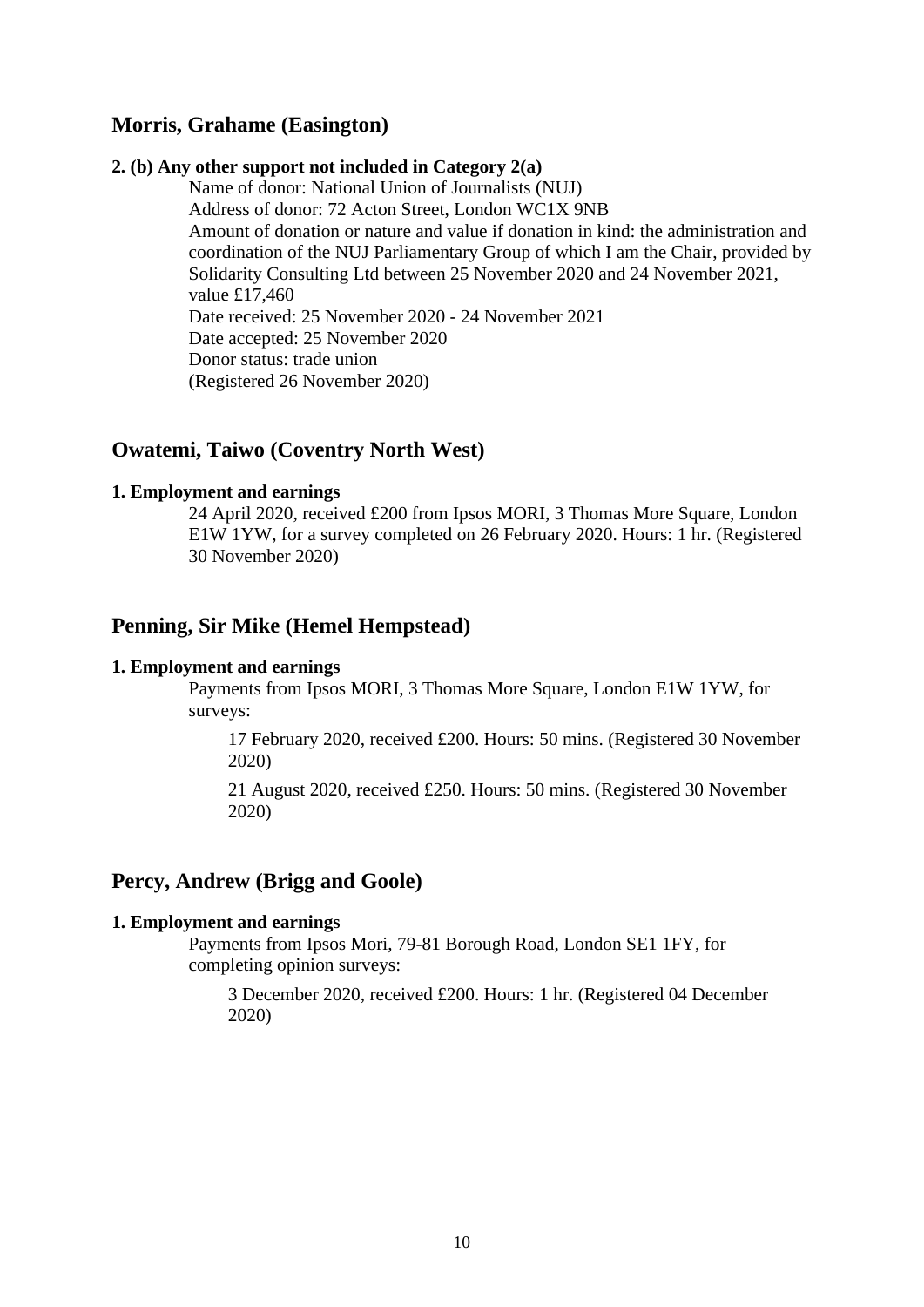# **Reeves, Ellie (Lewisham West and Penge)**

### **1. Employment and earnings**

Payments from YouGov, 50 Featherstone Street, London EC1Y 8RT, for completing surveys:

Payment of £60 expected for a survey completed on 12 November 2020. Hours: 20 mins. (Registered 27 November 2020)

Payments from Ipsos MORI, 3 Thomas More Square, London E1W 1YW, for completing surveys:

Payment of £200 expected for a survey completed on 4 November 2020. Hours: 1 hr. (Registered 27 November 2020)

### **Robertson, Mr Laurence (Tewkesbury)**

### **1. Employment and earnings**

Payments from Savanta ComRes, 54 Bermondsey St, Bermondsey, London SE1 3UD, for completing surveys:

11 May 2020, received £75. Hours: 20 mins. (Registered 07 December 2020)

9 June 2020, received £75. Hours: 20 mins. (Registered 07 December 2020)

5 August 2020, received £75. Hours: 20 mins. (Registered 07 December 2020)

9 September 2020, received £75. Hours: 20 mins. (Registered 07 December 2020)

15 November 2020, received £75. Hours: 20 mins. (Registered 07 December 2020)

Payments from YouGov, 50 Featherstone Street, London EC1Y 8RT, for completing surveys:

9 July 2020, received £70. Hours: 20 mins. (Registered 04 December 2020)

31 July 2020, received £100. Hours: 30 mins. (Registered 04 December 2020)

11 September 2020, received £100. Hours: 30 mins. (Registered 04 December 2020)

16 November 2020, received £100. Hours: 30 mins. (Registered 04 December 2020)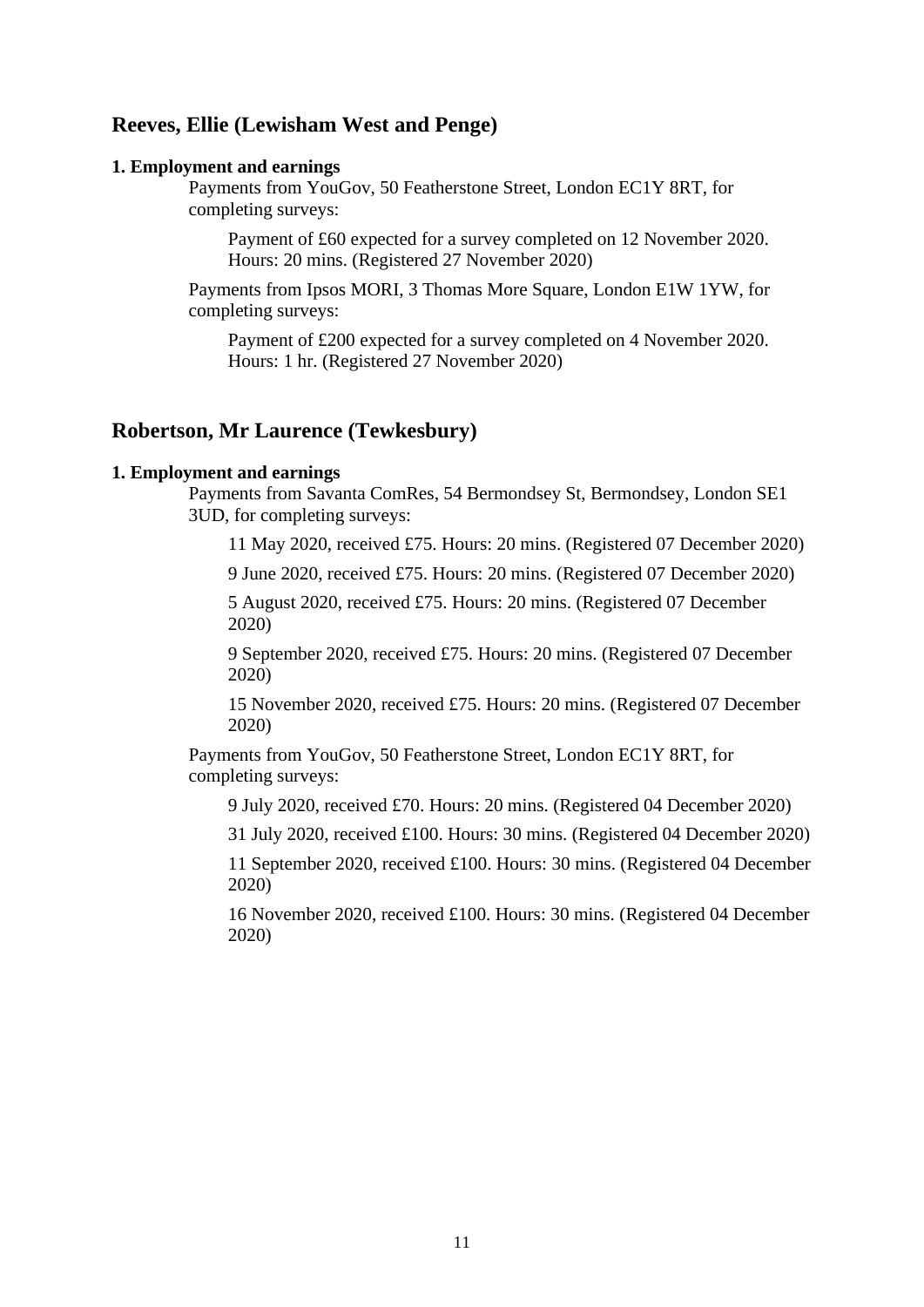# **Ross, Douglas (Moray)**

### **1. Employment and earnings**

Payments from The Scottish Football Association, Hampden Park, Glasgow G42 9AY, for serving as an assistant referee:

15 October 2020, received £112 for being the Standby Official for Aberdeen v Rangers. Hours: 1.5 hrs. (Registered 25 November 2020)

15 October 2020, received £112 for being the Standby Official for Ross County v Motherwell. Hours: 1.5 hrs. (Registered 25 November 2020)

15 October 2020, received £445 for Rangers v St Mirren. Hours: 1.5 hrs. (Registered 25 November 2020)

15 October 2020, received £445 for Kilmarnock v St. Johnstone. Hours: 1.5 hrs. Fee donated to charity. (Registered 25 November 2020)

15 October 2020, received £112 for being the Standby Official for Ross County v Celtic. Hours: 1.5 hrs. (Registered 25 November 2020)

15 October 2020, received £445 for Celtic v Livingston. Hours: 1.5 hrs. (Registered 25 November 2020)

Payments from UEFA, Route de Genève 46, Case postale, CH-1260 Nyon 2, Switzerland, for serving as an assistant referee:

12 October 2020, received £1,356.25 for Shakhtar Donesk v Benfica. Hour: 1.5 hrs. (Registered 25 November 2020)

12 October 2020, received £1,044.13 for B36 v Levadia. Hours: 1.5 hrs. (Registered 25 November 2020)

6 November 2020, received £1,035.32 for Luxembourg v Cyprus. Hours: 1.5 hrs. (Registered 25 November 2020)

# **Rowley, Lee (North East Derbyshire)**

#### **1. Employment and earnings**

Payments from Ipsos MORI, 3 Thomas More Square, London E1W 1YW. Fees paid direct to charity:

Payment of £250 expected for a survey completed on 24 November 2020. Hours: approx. 1.25 hrs. (Registered 25 November 2020)

Payment of £110 expected from Schlesinger Group UK, 124 Wigmore Street, London W1U 3RY, for a survey. Hours: 45 mins. Fee to be paid direct to charity. (Registered 26 November 2020)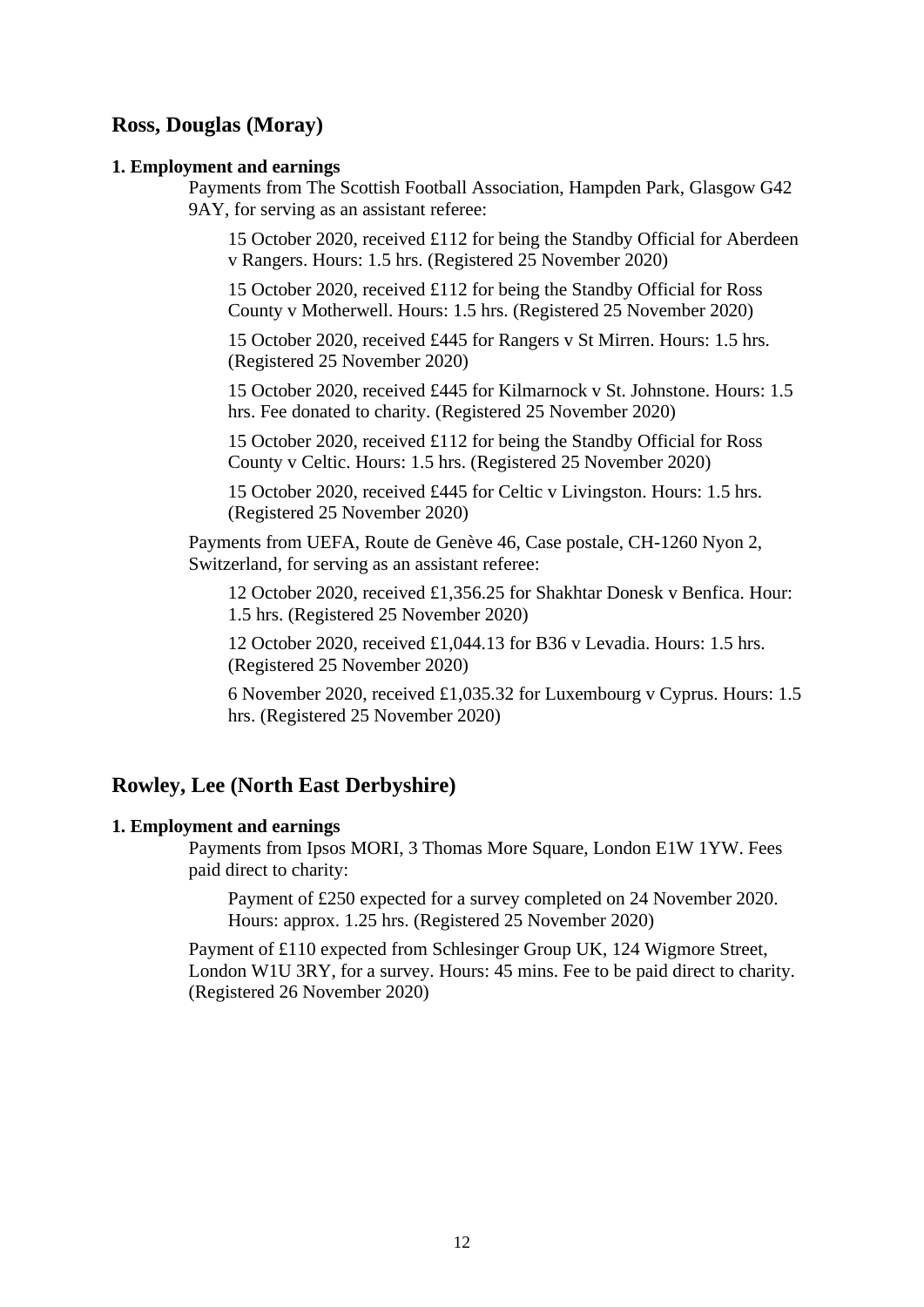# **Russell-Moyle, Lloyd (Brighton, Kemptown)**

### **2. (b) Any other support not included in Category 2(a)**

Name of donor: GMB Southern Address of donor: Cooper House, 205 Hook Road, Chessington KT9 1EA Amount of donation or nature and value if donation in kind: £2,000 donation towards printing costs of autumn MP newsletter Date received: 2 October 2020 Date accepted: 5 October 2020 Donor status: trade union (Registered 25 November 2020)

### **Shelbrooke, Alec (Elmet and Rothwell)**

### **1. Employment and earnings**

Payments from Ipsos MORI, 3 Thomas More Square, London E1W 1YW, for completing surveys:

4 December 2020, received £200. Hours: 1 hr 15 mins. (Registered 07 December 2020)

### **Smith, Chloe (Norwich North)**

### **2. (a) Support linked to an MP but received by a local party organisation or indirectly via a central party organisation**

Name of donor: Computer Service Centre Address of donor: 19 Meridian Way, Norwich NR7 0TA Amount of donation or nature and value if donation in kind: IT support for November 2020 (1 month), valued at £1,283.34 (inc VAT) Donor status: company, registration 4517529 (Registered 01 December 2020)

### **Whitley, Mick (Birkenhead)**

#### **2. (b) Any other support not included in Category 2(a)**

Name of donor: Unite the Union Address of donor: Jack Jones House, Liverpool L3 8EF Amount of donation or nature and value if donation in kind: Member of staff to provide post-election assistance between 16 December 2019 and 2 February 2020, value £1,050 Date received: 16 December 2019 - 2 February 2020 Date accepted: 16 December 2019 Donor status: trade union (Registered 01 December 2020)